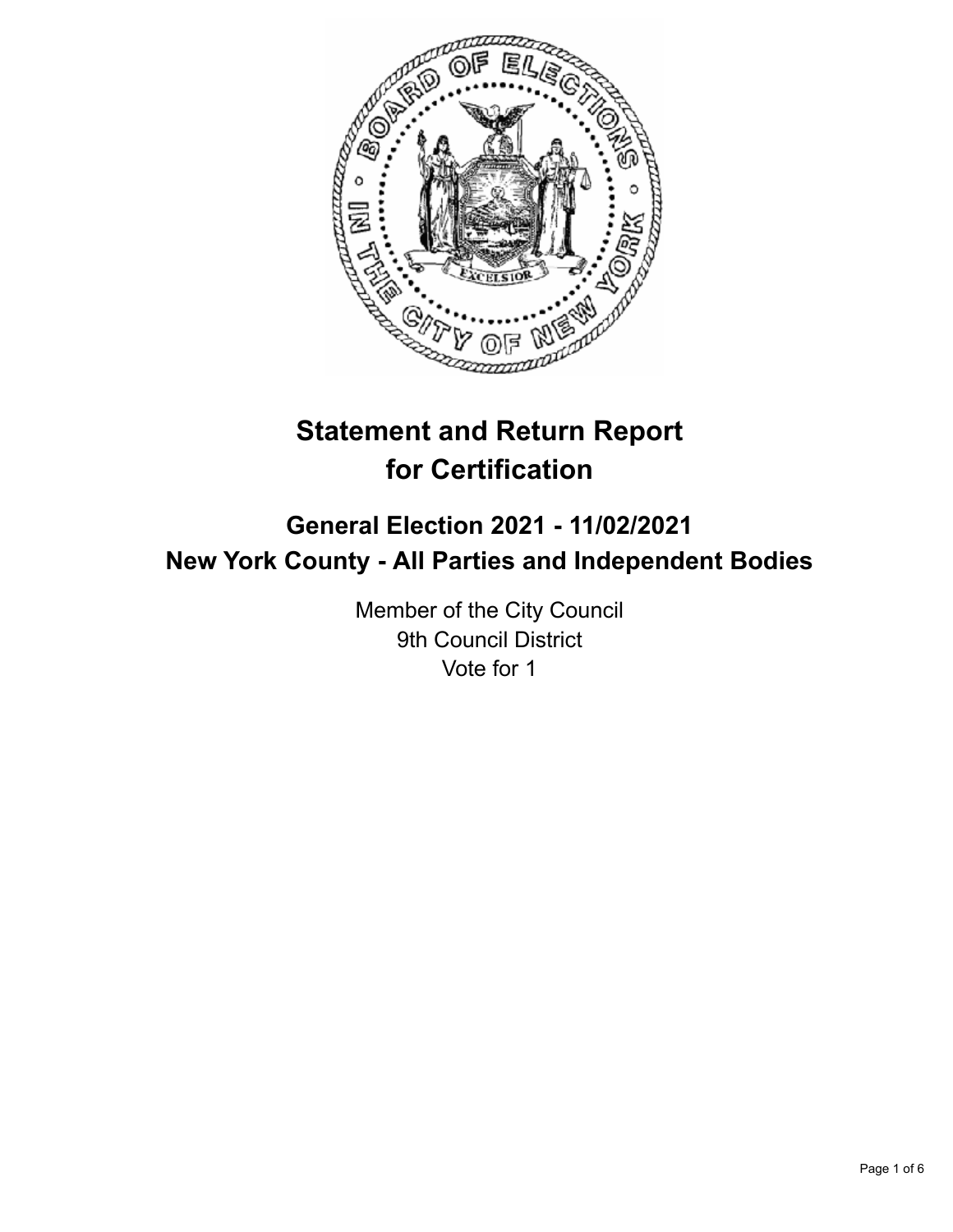

## **Assembly District 68**

| <b>PUBLIC COUNTER</b>                                    | 3,647          |
|----------------------------------------------------------|----------------|
| <b>MANUALLY COUNTED EMERGENCY</b>                        | 0              |
| <b>ABSENTEE / MILITARY</b>                               | 440            |
| AFFIDAVIT                                                | 21             |
| <b>Total Ballots</b>                                     | 4,108          |
| Less - Inapplicable Federal/Special Presidential Ballots | 0              |
| <b>Total Applicable Ballots</b>                          | 4,108          |
| KRISTIN RICHARDSON JORDAN (DEMOCRATIC)                   | 3,206          |
| ALPHEAUS MARCUS (REPUBLICAN)                             | 297            |
| ATHENA MOORE (WRITE-IN)                                  | 1              |
| BILL PERKINS (WRITE-IN)                                  | 1              |
| CORDELL CLEARE (WRITE-IN)                                | 1              |
| DIANA ALYA (WRITE-IN)                                    | 1              |
| DIANE AYALA (WRITE-IN)                                   | 1              |
| INEZ DICKENS (WRITE-IN)                                  | $\overline{2}$ |
| KEVIN DURANT (WRITE-IN)                                  | 1              |
| NY WHITAKER (WRITE-IN)                                   | 1              |
| UNATTRIBUTABLE WRITE-IN (WRITE-IN)                       | 3              |
| <b>Total Votes</b>                                       | 3,515          |
| Unrecorded                                               | 593            |

## **Assembly District 69**

| PUBLIC COUNTER                                           | 193 |
|----------------------------------------------------------|-----|
| <b>MANUALLY COUNTED EMERGENCY</b>                        | 0   |
| ABSENTEE / MILITARY                                      | 41  |
| AFFIDAVIT                                                | 4   |
| <b>Total Ballots</b>                                     | 238 |
| Less - Inapplicable Federal/Special Presidential Ballots | 0   |
| <b>Total Applicable Ballots</b>                          | 238 |
| KRISTIN RICHARDSON JORDAN (DEMOCRATIC)                   | 179 |
| ALPHEAUS MARCUS (REPUBLICAN)                             | 29  |
| ELISHERA GOLDBERG (WRITE-IN)                             |     |
| <b>Total Votes</b>                                       | 209 |
| Unrecorded                                               | 29  |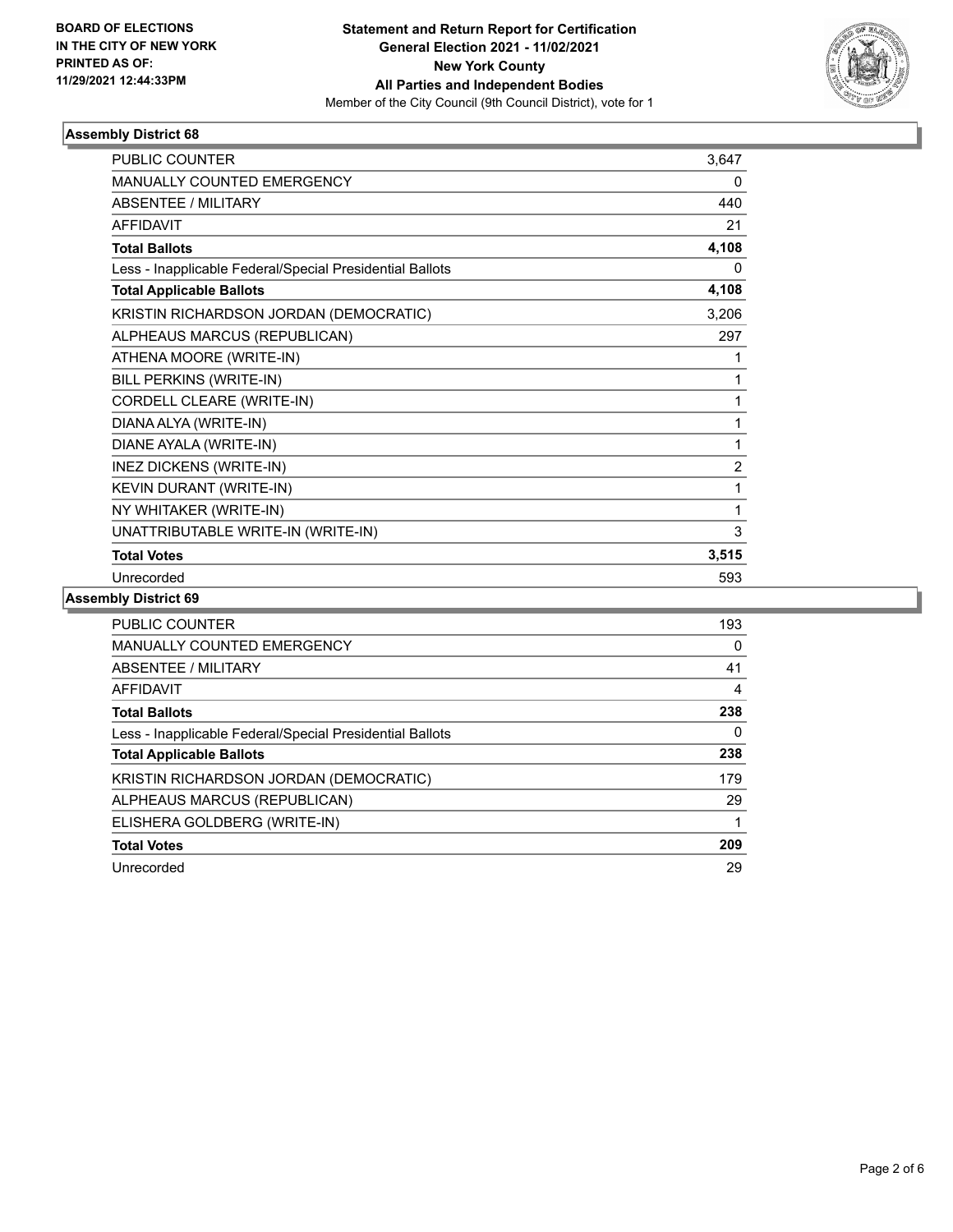

## **Assembly District 70**

| PUBLIC COUNTER                                           | 17,006                  |
|----------------------------------------------------------|-------------------------|
| MANUALLY COUNTED EMERGENCY                               | 0                       |
| <b>ABSENTEE / MILITARY</b>                               | 1,743                   |
| <b>AFFIDAVIT</b>                                         | 135                     |
| <b>Total Ballots</b>                                     | 18,884                  |
| Less - Inapplicable Federal/Special Presidential Ballots | 0                       |
| <b>Total Applicable Ballots</b>                          | 18,884                  |
| KRISTIN RICHARDSON JORDAN (DEMOCRATIC)                   | 15,803                  |
| ALPHEAUS MARCUS (REPUBLICAN)                             | 915                     |
| ALTHEA MOORE (WRITE-IN)                                  | 1                       |
| ANDREW BYFORD (WRITE-IN)                                 | 1                       |
| ATHENA MOORE (WRITE-IN)                                  | 10                      |
| BILL PERKINS (WRITE-IN)                                  | 3                       |
| CALVIN BUTTS III (WRITE-IN)                              | 1                       |
| CARMEN QUINONES (WRITE-IN)                               | 1                       |
| CLARENCE PARKER (WRITE-IN)                               | 1                       |
| CORDELL CLEARE (WRITE-IN)                                | 2                       |
| CURTIS A. SLIWA (WRITE-IN)                               | 1                       |
| DAVID SACTONSTALL (WRITE-IN)                             | 1                       |
| DAVIS WILLIAMS (WRITE-IN)                                | 1                       |
| DEMETRIUS NAPOLITANO (WRITE-IN)                          | 1                       |
| FORREST TAYLOR (WRITE-IN)                                | 1                       |
| <b>GARY HILL (WRITE-IN)</b>                              | 1                       |
| HENRY GEOGRE (WRITE-IN)                                  | 1                       |
| INEZ E. DICKENS (WRITE-IN)                               | 1                       |
| JAMES ANDRUS (WRITE-IN)                                  | 1                       |
| JANAY SHABAZZ (WRITE-IN)                                 | 1                       |
| JONELA RUKA (WRITE-IN)                                   | 1                       |
| JOSHUA CLENNON (WRITE-IN)                                | $\overline{2}$          |
| KALIRIS SALAS-RAMIREZ (WRITE-IN)                         | $\overline{\mathbf{c}}$ |
| KEITH LILLY (WRITE-IN)                                   | 1                       |
| KEITH TAYLOR (WRITE-IN)                                  | 5                       |
| LONDELL DAVIS JR. (WRITE-IN)                             | 1                       |
| MALIK WRIGHT (WRITE-IN)                                  | 2                       |
| MARIO ROSSER (WRITE-IN)                                  | 1                       |
| MAURICE FRANKLIN (WRITE-IN)                              | 1                       |
| NICK E. SMITH (WRITE-IN)                                 | 1                       |
| OZ SULTAN (WRITE-IN)                                     | 1                       |
| PIERRE GOODING (WRITE-IN)                                | 1                       |
| RAMIK WILLIAMS (WRITE-IN)                                | 1                       |
| RON PAUL (WRITE-IN)                                      | 1                       |
| RONALD MONROE (WRITE-IN)                                 | 1                       |
| RUDOLPH AUSTIN (WRITE-IN)                                | 1                       |
| RUTH MCDANIELS (WRITE-IN)                                | 1                       |
| SHARON EKSTROM (WRITE-IN)                                | 1                       |
| SHARON M. CORDIZ (WRITE-IN)                              | 1                       |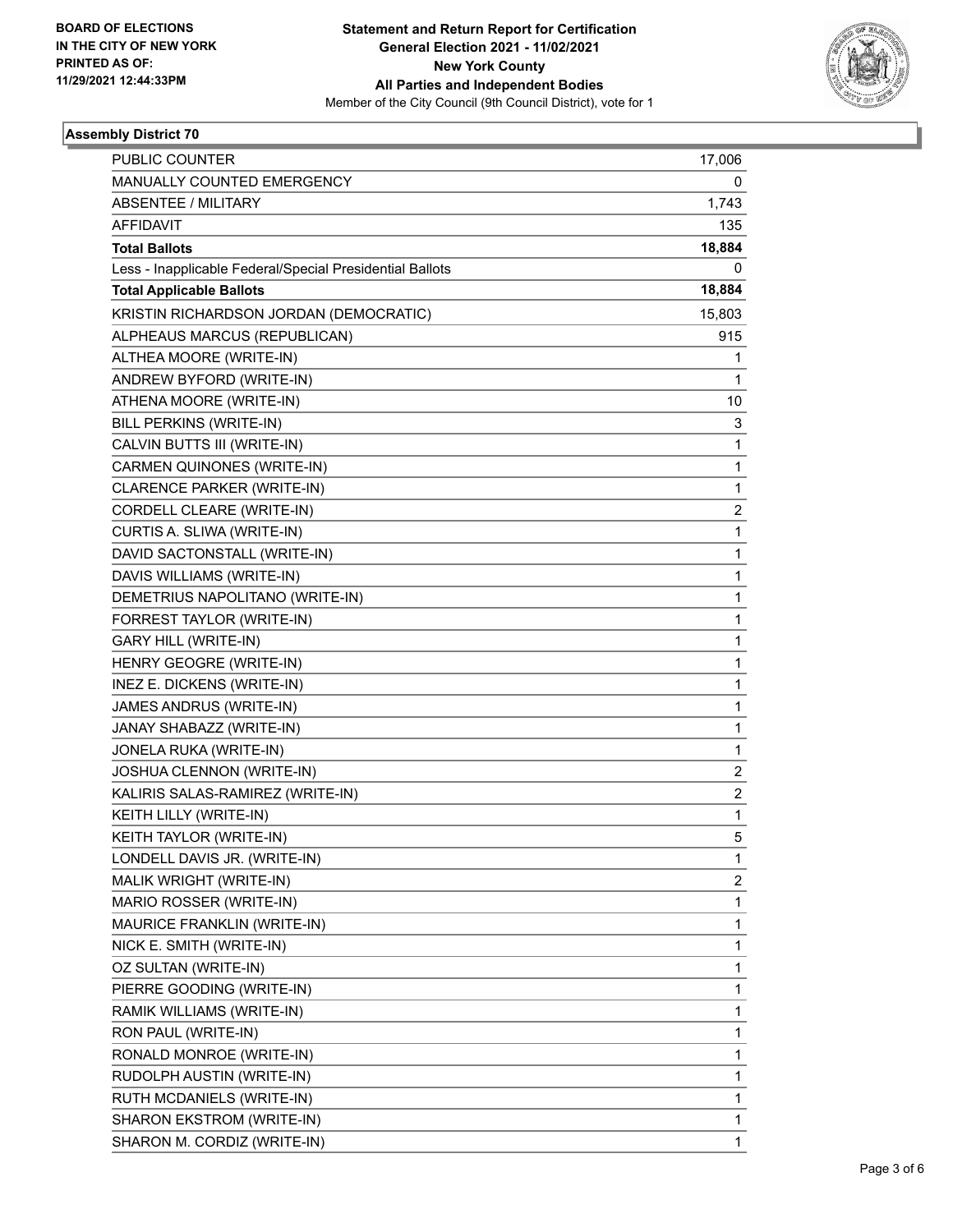

#### **Assembly District 70**

| SIRAH SOW (WRITE-IN)                      | 2      |
|-------------------------------------------|--------|
| TEMECCA SERIL (WRITE-IN)                  |        |
| TERESA CHAISIRI (WRITE-IN)                |        |
| THOMAS G. DIMERY (WRITE-IN)               |        |
| UNATTRIBUTABLE WRITE-IN (WRITE-IN)        | 6      |
| UNCOUNTED WRITE-IN PER STATUTE (WRITE-IN) |        |
| WILLIAM ALLEN (WRITE-IN)                  | 4      |
| WILLIAM COUNCIL (WRITE-IN)                |        |
| WOLFGANG SCHULZE (WRITE-IN)               |        |
| <b>Total Votes</b>                        | 16,792 |
| Unrecorded                                | 2.092  |

## **Assembly District 71**

| <b>PUBLIC COUNTER</b>                                    | 5,400          |
|----------------------------------------------------------|----------------|
| <b>MANUALLY COUNTED EMERGENCY</b>                        | 0              |
| <b>ABSENTEE / MILITARY</b>                               | 543            |
| <b>AFFIDAVIT</b>                                         | 29             |
| <b>Total Ballots</b>                                     | 5,972          |
| Less - Inapplicable Federal/Special Presidential Ballots | 0              |
| <b>Total Applicable Ballots</b>                          | 5,972          |
| KRISTIN RICHARDSON JORDAN (DEMOCRATIC)                   | 4,981          |
| ALPHEAUS MARCUS (REPUBLICAN)                             | 234            |
| ATHENA MOORE (WRITE-IN)                                  | 1              |
| BILL PERKINS (WRITE-IN)                                  | 1              |
| CHARLES BARRON (WRITE-IN)                                | 1              |
| CORDELL CLEARE (WRITE-IN)                                | $\overline{2}$ |
| GOERGETTE MORGAN-THOMAS (WRITE-IN)                       | 1              |
| SHADAWN SMITH (WRITE-IN)                                 | 1              |
| TONI MARROW (WRITE-IN)                                   | 1              |
| UNATTRIBUTABLE WRITE-IN (WRITE-IN)                       | 3              |
| WILLIAM ALLEN (WRITE-IN)                                 | 1              |
| WILLIAM SMITH (WRITE-IN)                                 | 1              |
| <b>Total Votes</b>                                       | 5,228          |
| Unrecorded                                               | 744            |

### **Assembly District 72**

| <b>Total Applicable Ballots</b>                          | 0 |
|----------------------------------------------------------|---|
| Less - Inapplicable Federal/Special Presidential Ballots |   |
| <b>Total Ballots</b>                                     | 0 |
| AFFIDAVIT                                                | 0 |
| ABSENTEE / MILITARY                                      | 0 |
| <b>MANUALLY COUNTED EMERGENCY</b>                        | 0 |
| PUBLIC COUNTER                                           |   |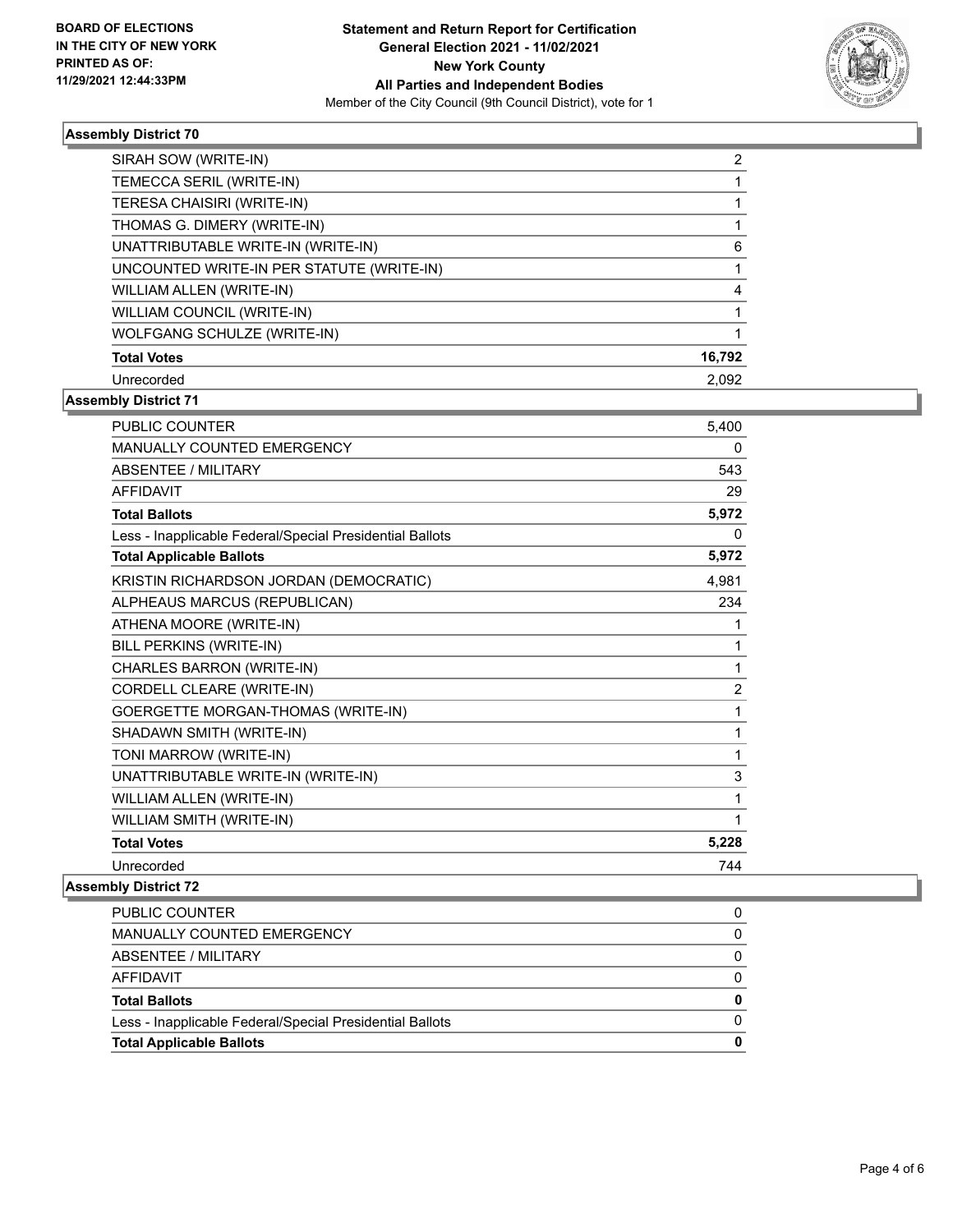

## **Total for Member of the City Council (9th Council District) - New York County**

| PUBLIC COUNTER                                           | 26,246                  |
|----------------------------------------------------------|-------------------------|
| MANUALLY COUNTED EMERGENCY                               | 0                       |
| <b>ABSENTEE / MILITARY</b>                               | 2,767                   |
| AFFIDAVIT                                                | 189                     |
| <b>Total Ballots</b>                                     | 29,202                  |
| Less - Inapplicable Federal/Special Presidential Ballots | 0                       |
| <b>Total Applicable Ballots</b>                          | 29,202                  |
| KRISTIN RICHARDSON JORDAN (DEMOCRATIC)                   | 24,169                  |
| ALPHEAUS MARCUS (REPUBLICAN)                             | 1,475                   |
| ALTHEA MOORE (WRITE-IN)                                  | 1                       |
| ANDREW BYFORD (WRITE-IN)                                 | 1                       |
| ATHENA MOORE (WRITE-IN)                                  | 12                      |
| BILL PERKINS (WRITE-IN)                                  | 5                       |
| CALVIN BUTTS III (WRITE-IN)                              | 1                       |
| CARMEN QUINONES (WRITE-IN)                               | 1                       |
| CHARLES BARRON (WRITE-IN)                                | 1                       |
| CLARENCE PARKER (WRITE-IN)                               | 1                       |
| CORDELL CLEARE (WRITE-IN)                                | 5                       |
| CURTIS A. SLIWA (WRITE-IN)                               | 1                       |
| DAVID SACTONSTALL (WRITE-IN)                             | 1                       |
| DAVIS WILLIAMS (WRITE-IN)                                | 1                       |
| DEMETRIUS NAPOLITANO (WRITE-IN)                          | 1                       |
| DIANA ALYA (WRITE-IN)                                    | 1                       |
| DIANE AYALA (WRITE-IN)                                   | 1                       |
| ELISHERA GOLDBERG (WRITE-IN)                             | 1                       |
| FORREST TAYLOR (WRITE-IN)                                | 1                       |
| <b>GARY HILL (WRITE-IN)</b>                              | 1                       |
| GOERGETTE MORGAN-THOMAS (WRITE-IN)                       | 1                       |
| HENRY GEOGRE (WRITE-IN)                                  | 1                       |
| <b>INEZ DICKENS (WRITE-IN)</b>                           | 2                       |
| INEZ E. DICKENS (WRITE-IN)                               | 1                       |
| JAMES ANDRUS (WRITE-IN)                                  | $\mathbf{1}$            |
| JANAY SHABAZZ (WRITE-IN)                                 | 1                       |
| JONELA RUKA (WRITE-IN)                                   | 1                       |
| JOSHUA CLENNON (WRITE-IN)                                | $\overline{\mathbf{c}}$ |
| KALIRIS SALAS-RAMIREZ (WRITE-IN)                         | 2                       |
| KEITH LILLY (WRITE-IN)                                   | 1                       |
| KEITH TAYLOR (WRITE-IN)                                  | 5                       |
| KEVIN DURANT (WRITE-IN)                                  | 1                       |
| LONDELL DAVIS JR. (WRITE-IN)                             | 1                       |
| MALIK WRIGHT (WRITE-IN)                                  | $\overline{\mathbf{c}}$ |
| MARIO ROSSER (WRITE-IN)                                  | 1                       |
| MAURICE FRANKLIN (WRITE-IN)                              | 1                       |
| NICK E. SMITH (WRITE-IN)                                 | 1                       |
| NY WHITAKER (WRITE-IN)                                   | 1                       |
| OZ SULTAN (WRITE-IN)                                     | 1                       |